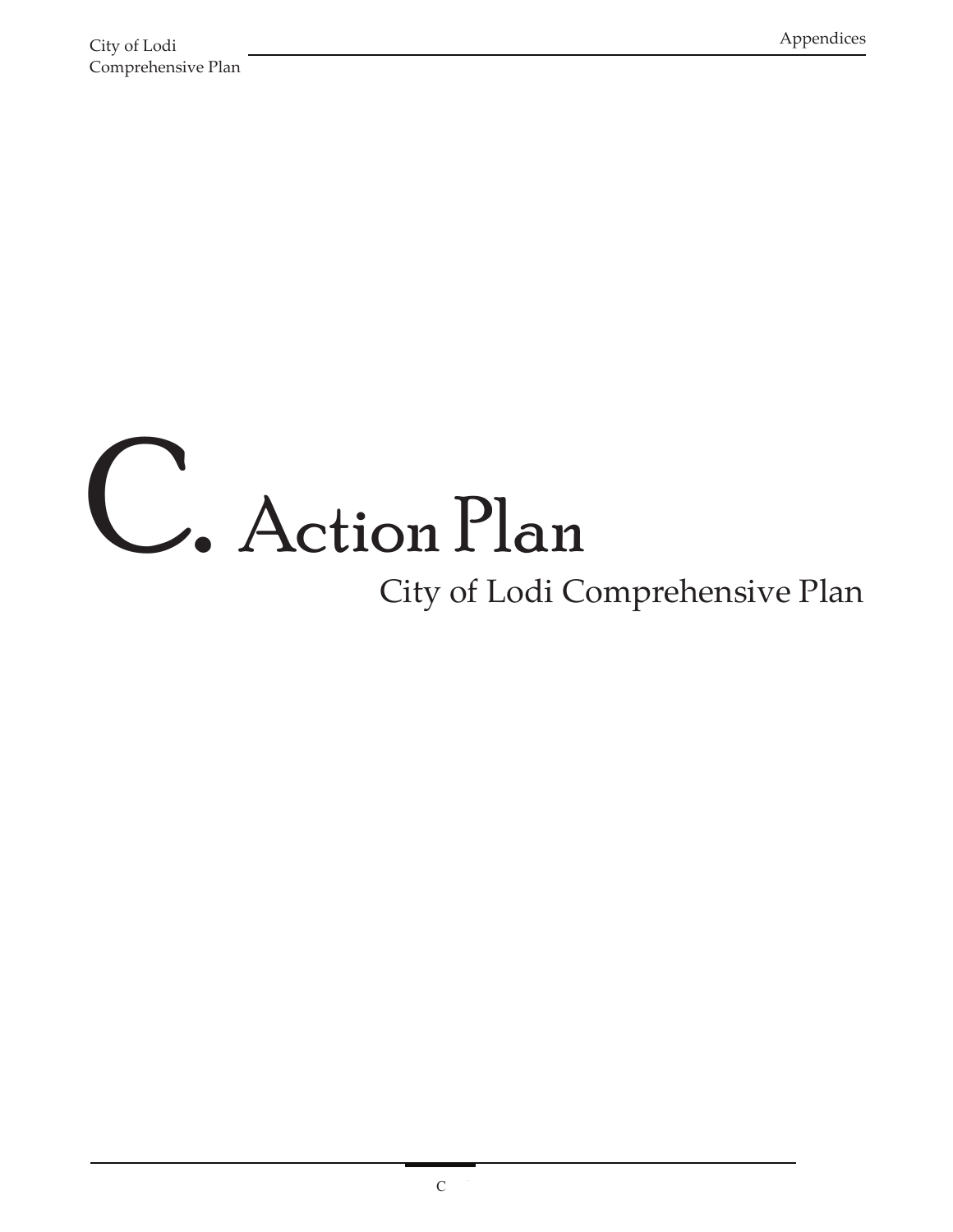| 3.3 Housing    |                                                                                                                                                                                                                                                                                                                                                                                                                                                                                                                       | <b>Action</b>    | <b>Target</b>                       | Lead                                                                             |
|----------------|-----------------------------------------------------------------------------------------------------------------------------------------------------------------------------------------------------------------------------------------------------------------------------------------------------------------------------------------------------------------------------------------------------------------------------------------------------------------------------------------------------------------------|------------------|-------------------------------------|----------------------------------------------------------------------------------|
|                |                                                                                                                                                                                                                                                                                                                                                                                                                                                                                                                       | <b>Completed</b> | <b>Completion</b>                   | <b>Agencies</b>                                                                  |
| 1              | Review and approve housing development proposals based on<br>consistency with the Land Use Chapter of this Plan, including the<br>Future Land Use Map and associated policies.                                                                                                                                                                                                                                                                                                                                        |                  | On-going                            | Zoning Administrator / Plan<br>Commission                                        |
| $\overline{2}$ | Address housing affordability through the following strategies:                                                                                                                                                                                                                                                                                                                                                                                                                                                       |                  |                                     |                                                                                  |
|                | 2(a) Utilize "Affordable Housing" TID extension in expiring districts to<br>capture additional funds that support housing initiatives. 75% of<br>additional funds must be utilized to address affordable housing<br>challenges and may be used for programs such as owner-occupied<br>rehabilitation, new home construction, or the creation of revolving<br>loan funds, among other possibilities. 100% of increment generated<br>through the extension must be utilized to better the community's<br>housing stock. |                  | On-going                            | Economic Development Committee /<br>Mayor                                        |
|                | $2(b)$ Review and consider amendments to the zoning ordinance to<br>enable development of housing formats that limit cost and increase<br>diversity of housing stock, including smaller lots, smaller homes,<br>attached units and "cottage court" clusters of detached homes.<br>Identify locations for these housing forms in new and existing<br>neighborhoods to provide a range of options for current and<br>prospective residents.                                                                             | □                | <b>Immediate</b><br>$(2021 - 2022)$ | Zoning Administrator / Plan<br>Commission                                        |
|                | $2(c)$ Proactively seek out and partner with non-profit and public<br>partners, such as the Southern Housing Region program, that<br>specialize in creation and preservation of affordable housing stock<br>and providing housing assistance to income-qualified households,<br>and create a list of resources that can be utilized by residents in<br>need of assistance.                                                                                                                                            | □                | Short-Term<br>$(2023 - 2026)$       | Economic Development Committee /<br>Mayor                                        |
|                | 2(d) Encourage both State and Federal housing tax credit projects that<br>result in new or rehabilitated income-qualified units. Proactively<br>seek out and recruit developers that are fluent and successful in<br>State and Federal application processes administered by the<br>Wisconsin Housing and Economic Development Authority (WHEDA).                                                                                                                                                                     | On-going         |                                     | Economic Development Committee /<br>Mayor                                        |
|                | 2(e) Work with local mortgage lenders and the Wisconsin Housing and<br>Economic Development Authority (WHEDA) to ensure all income-<br>qualified residents have access to and knowledge of State subsidized<br>and insured mortgage and loan programs.                                                                                                                                                                                                                                                                | On-going         |                                     | Economic Development Committee/<br>Director of Administration                    |
| 3              | Reach out to other historical organizations (state, county and local)<br>to ensure that rehabilitation, remodeling, and new additions to<br>historic buildings and housing structures protect the integrity of the<br>buildings/structures.                                                                                                                                                                                                                                                                           | On-going         |                                     | Zoning Administrator/ Lodi Certified<br>Local Government (CLG)<br>representative |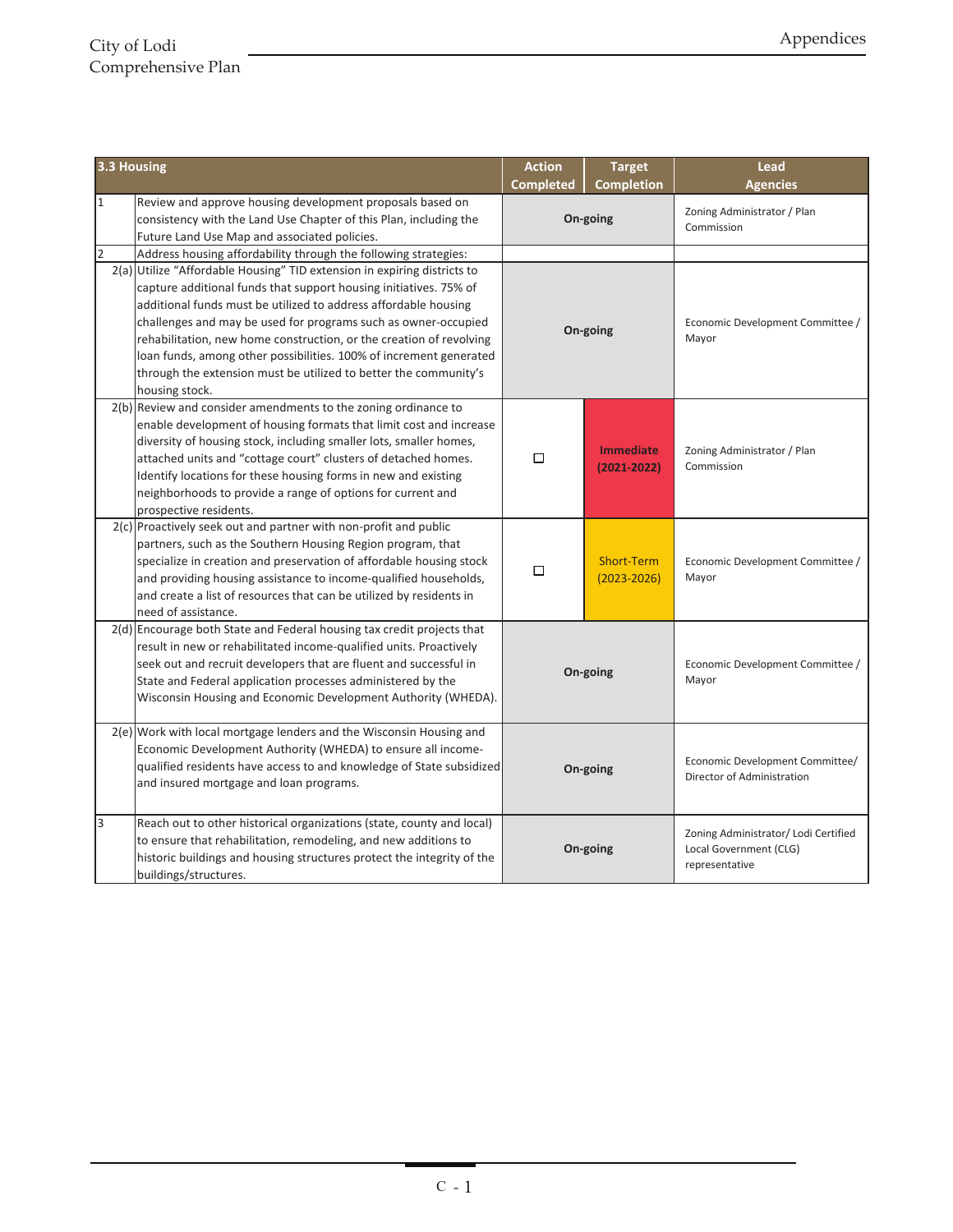|                | 3.4 Mobility & Transportation                                                                       | <b>Action</b>          | <b>Target</b>     | Lead                                                                             |
|----------------|-----------------------------------------------------------------------------------------------------|------------------------|-------------------|----------------------------------------------------------------------------------|
|                |                                                                                                     | <b>Completed</b>       | <b>Completion</b> | <b>Agencies</b>                                                                  |
| 1              | Biennially evaluate City roads using the Pavement Surface<br>Evaluation and Rating (PASER) program. | On-going<br>(biennial) |                   | Public Works & Utilities Committee /<br>City Engineer / Director of Operations   |
|                |                                                                                                     |                        |                   |                                                                                  |
| $\overline{2}$ | Annually review and update the Official Map, or as needed.                                          | On-going<br>(annually) |                   | Public Works & Utilities Committee /<br>City Engineer / Director of Operations   |
| 3              | On a biennial-basis, evaluate the downtown parking network to                                       |                        |                   |                                                                                  |
|                | maintain a healthy supply of parking. If the evaluation suggests an                                 |                        |                   |                                                                                  |
|                | under-supply of parking, consider parking strategies improvements                                   |                        | On-going          | Zoning Administrator / Public Works<br>& Utilities Committee / Police Chief /    |
|                | such as short-term parking, compact car spaces, better signage to                                   |                        | (biennial)        | <b>Director of Operations</b>                                                    |
|                | under-utilized parking lots, increase employee parking education,                                   |                        |                   |                                                                                  |
|                | and expanding/building new parking lots.                                                            |                        |                   |                                                                                  |
| $\overline{4}$ | Work with Lodi School District to provide bicycle education in grade                                |                        | On-going          | Public Works & Utilities Committee /                                             |
|                | schools and middle schools every year.                                                              |                        | (annually)        | Police Chief                                                                     |
| 5              | Prepare a conceptual neighborhood plan in areas slated for growth                                   |                        |                   | Zoning Administrator / Public Safety                                             |
|                | prior to development in order to ensure good street connectivity                                    |                        | On-going          | Committee                                                                        |
|                | and adequate bicycle accommodations.                                                                |                        |                   |                                                                                  |
| 6              | Implement the 2016 Main Street Corridor Plan by bringing                                            | On-going<br>(annually) |                   | Economic Development Committee /                                                 |
|                | recommendations for consideration during budgeting and capital                                      |                        |                   | Director of Administration                                                       |
|                | improvement planning processes.                                                                     |                        |                   |                                                                                  |
| $\overline{7}$ | Consider steps on an annual basis to complete connections in the                                    | On-going<br>(annually) |                   | <b>Public Works &amp; Utilities</b><br>Committee/Mayor/Director of<br>Operations |
|                | regional bikeway network. Work with neighboring jurisdictions,                                      |                        |                   |                                                                                  |
|                | WisDOT, Wisconsin DNR and other key stakeholders to plan, study                                     |                        |                   |                                                                                  |
|                | and fund expansion of the regional network.                                                         |                        |                   |                                                                                  |
| 8              | Work with WisDOT to utilize abandoned rail corridors as multi-use                                   | On-going               |                   | Public Works & Utilities Committee /                                             |
|                | trails as they become available.                                                                    |                        |                   | Mayor / Director of Operations                                                   |
| 9              | Review the City's off-street parking requirements periodically (at                                  | On-going<br>(biennial) |                   |                                                                                  |
|                | least every two years) to assess their effectiveness in making                                      |                        |                   | Zoning Administrator / Plan<br>Commission / Public Safety                        |
|                | efficient use of land for vehicle parking.                                                          |                        |                   |                                                                                  |
| 10             | Evaluate the potential for funding and installing plug-in outlets for                               |                        | Mid-Term          | Public Works & Utilities Committee /                                             |
|                | electric vehicles in City parking lots.                                                             | $\Box$                 | $(2027 - 2030)$   | Mayor / Director of Operations                                                   |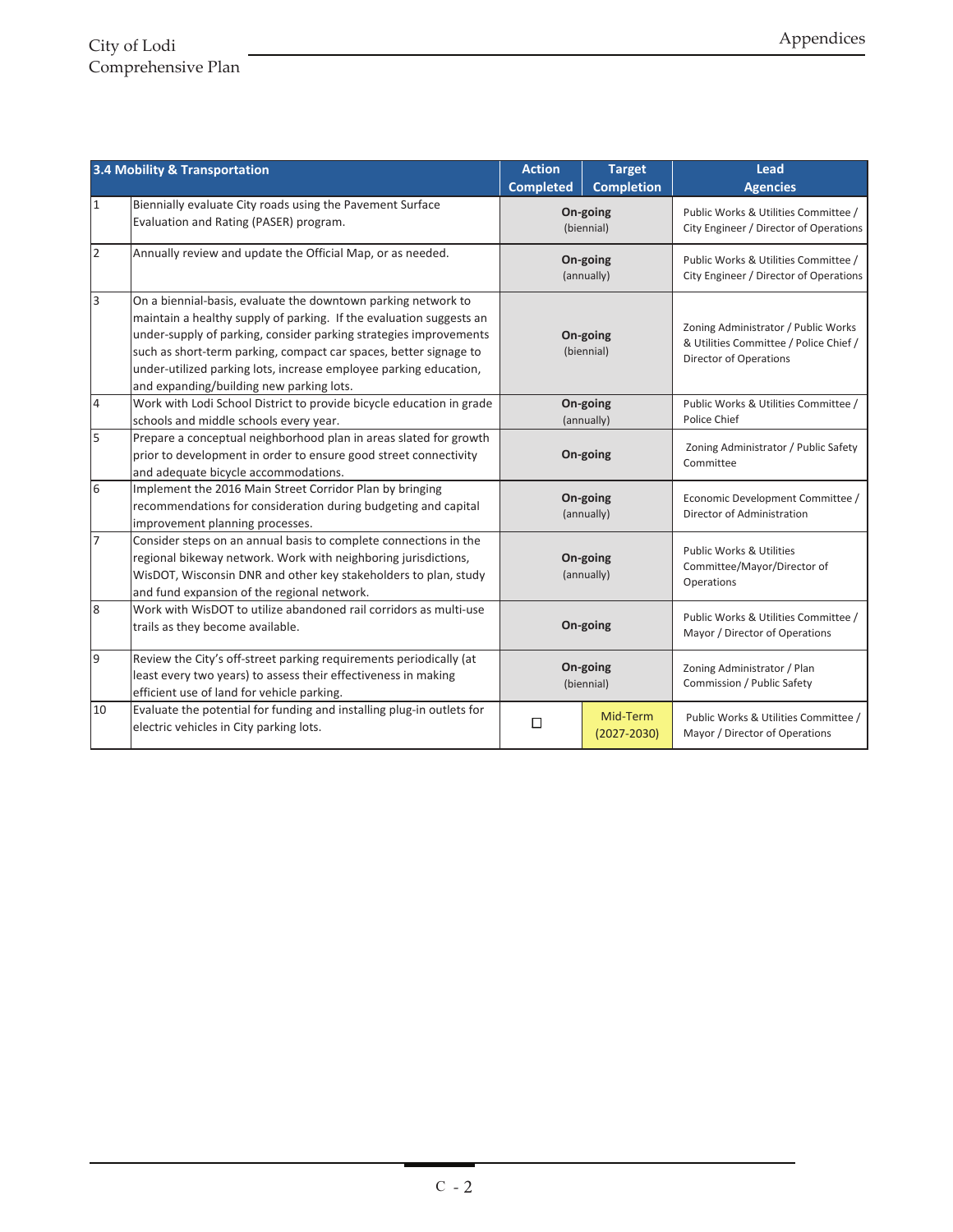|                | 3.5 Economic Development                                                                                                                                                                                                       | <b>Action</b>          | <b>Target</b>                        | Lead                                                                          |
|----------------|--------------------------------------------------------------------------------------------------------------------------------------------------------------------------------------------------------------------------------|------------------------|--------------------------------------|-------------------------------------------------------------------------------|
|                |                                                                                                                                                                                                                                | <b>Completed</b>       | <b>Completion</b>                    | <b>Agencies</b>                                                               |
| I1             | Meet with appropriate agencies to ensure that efforts for economic<br>development activities in the region are coordinated, such as<br>Columbia County Zoning Administrator and the Wisconsin<br>Department of Transportation. |                        | On-going                             | Mayor / Director of Administration                                            |
| $\overline{2}$ | Conduct an internal review of City codes and ordinances every five<br>vears to consider amendments in order to address concerns<br>pursuant to economic and commercial activity within the City.                               | $\Box$                 | <b>Short-Term</b><br>$(2023 - 2026)$ | Zoning Administrator / Plan<br>Commission / Mayor / City Clerk                |
| 3              | Prepare a business/industrial park expansion plan to identify future<br>sites.                                                                                                                                                 | $\Box$                 | <b>Immediate</b><br>$(2021 - 2022)$  | Economic Development Committee /<br>Plan Commission / Zoning<br>Administrator |
| $\overline{4}$ | Develop a community-wide wayfinding signage system to better<br>direct citizens and visitors to key destinations in and around the<br>City.                                                                                    | □                      | Mid-Term<br>$(2027 - 2030)$          | Public Works & Utilities Committee /<br>Director of Operations                |
| 5              | Work to designate historical landmarks in order to maintain the<br>scenic and historical character of the area.                                                                                                                | □                      | Mid-Term<br>$(2027 - 2030)$          | Plan Commission / Lodi CLG<br>Representative                                  |
| 6              | Maintain the City website as a way to prominently display and<br>promote information about the City and tourist attractions in the<br>region. Consider semi-annual review.                                                     | On-going               |                                      | Economic Development Committee /<br><b>Management Analyst</b>                 |
| 7              | Working with downtown businesses, consider the creation of a<br>Business Improvement District (BID).                                                                                                                           | □                      | Mid-Term<br>$(2027 - 2030)$          | Economic Development Committee /<br>Mayor / Director of Administration        |
| 8              | Develop a strategy to market and promote the downtown working<br>cooperatively with the Chamber of Commerce and other<br>stakeholders.                                                                                         | $\Box$                 | Mid-Term<br>$(2027 - 2030)$          | Economic Development<br>Committee/Mayor/Director of<br>Administration         |
| 9              | Explore options to fund, promote and support the downtown.                                                                                                                                                                     | On-going               |                                      | Economic Development Committee /<br>Mayor                                     |
| 10             | Consider implementing the recommendations in the 2016 Main<br>Street Corridor Plan annually, especially during the capital<br>improvement planning and budgeting processes.                                                    | On-going<br>(annually) |                                      | Economic Development Committee /<br>Mayor / Director of Administration        |
| 11             | Review and revise Tax Increment Finance policy to prioritize<br>business attraction, retention and expansion that is consistent with<br>Policy 17.                                                                             | $\Box$                 | <b>Immediate</b><br>$(2021 - 2022)$  | Economic Development Committee /<br>Director of Administration                |
| 12             | Monitor and analyze tax base changes on an annual basis.                                                                                                                                                                       |                        | On-going<br>(annually)               | Assessor / Director of Administration                                         |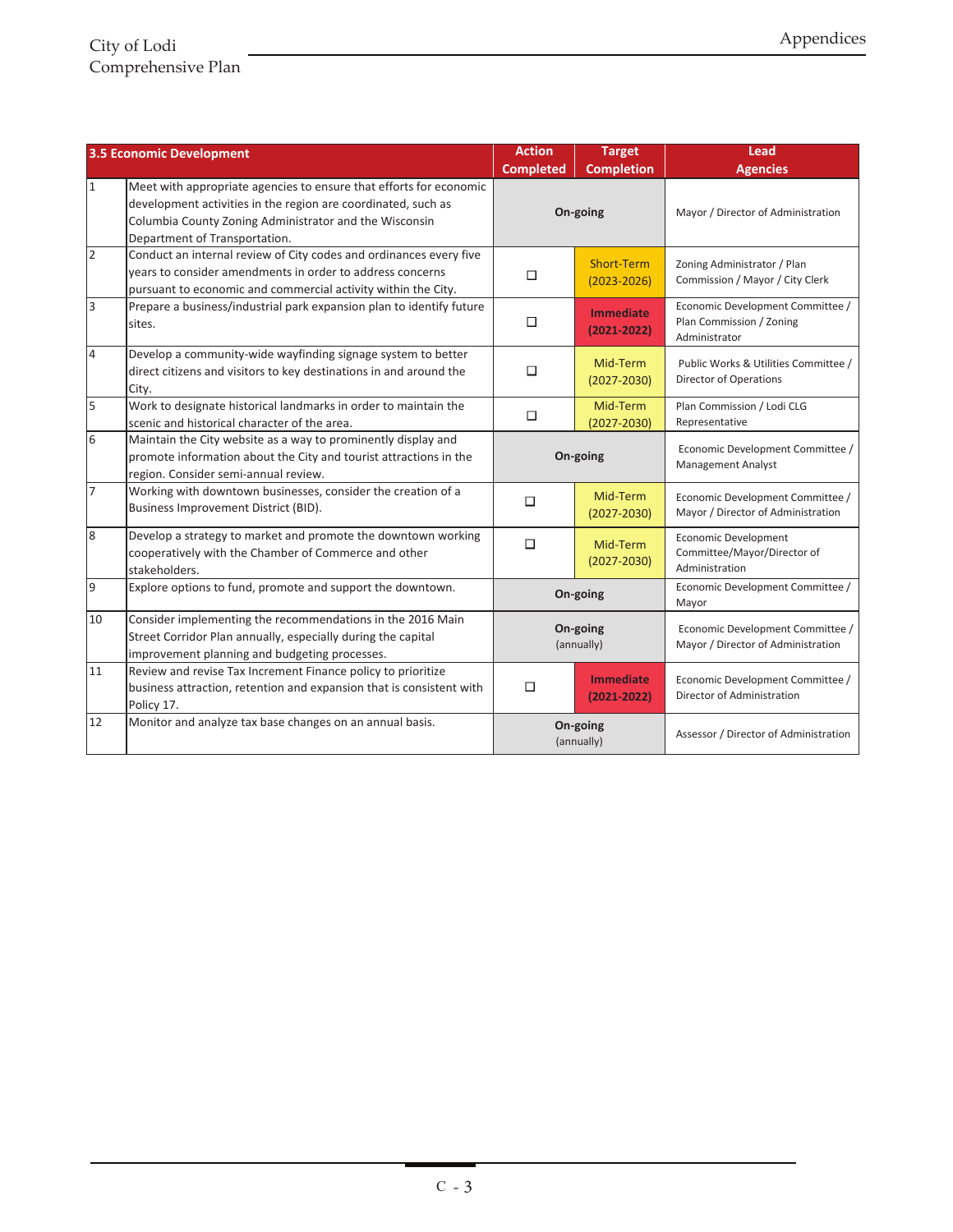|                | 3.6 Agricultural, Natural & Cultural Resources                                                                                                                                                                                            | <b>Action</b>            | <b>Target</b>                       | Lead                                                                                                   |
|----------------|-------------------------------------------------------------------------------------------------------------------------------------------------------------------------------------------------------------------------------------------|--------------------------|-------------------------------------|--------------------------------------------------------------------------------------------------------|
|                |                                                                                                                                                                                                                                           | <b>Completed</b>         | <b>Completion</b>                   | <b>Agencies</b>                                                                                        |
|                | <b>Agricultural Resources</b>                                                                                                                                                                                                             |                          |                                     |                                                                                                        |
| $\vert$ 1      | Initiate meetings w/ adjacent towns to discuss items of mutual<br>concern, particularly related to preserving productive farmland and<br>agricutlural practices that protect natural resources from runoff and<br>chemical contamination. | $\Box$                   | <b>Immediate</b><br>$(2021 - 2022)$ | Mayor / Plan Commission / City<br>Engineer                                                             |
|                | <b>Natural Resources</b>                                                                                                                                                                                                                  |                          |                                     |                                                                                                        |
| $\vert$ 1      | Continue to partner with the County and other municipalities to<br>proactively address flood mitigation, especially in implementing the<br>County's natural hazards mitigation plan.                                                      |                          | On-going                            | Public Works & Utilities Committee /<br><b>City Engineer</b>                                           |
| $\overline{2}$ | Consider purchasing properties within the floodplain as they<br>become available and restore properties to natural vegetation for<br>stormwater management and flood mitigation.                                                          |                          | On-going                            | Public Works & Utilities Committee /<br>Mayor / City Engineer / Director of<br>Operations              |
| 3              | Develop and make available public education materials discussing<br>practices and strategies to minimize runoff, chemical pollution and<br>contamination in order to protect ground and surface water.                                    | □                        | <b>Immediate</b><br>$(2021 - 2022)$ | Public Works & Utilities Committee /<br>City Engineer / Director of Operations                         |
| $\overline{4}$ | Develop and maintain a list of preferred native plants and trees for<br>landscaping to be used for assistance in development review and<br>project planning.                                                                              | $\Box$                   | <b>Immediate</b><br>$(2021 - 2022)$ | Public Works & Utilities Committee /<br><b>Director of Operations</b>                                  |
| 5              | Review and consider revising the stormwater management (SWM)<br>ordinance to allow for prairie/natural plantings around the SWM<br>facility                                                                                               | $\overline{\phantom{a}}$ | <b>Immediate</b><br>$(2021 - 2022)$ | Public Works & Utilities Committee /<br>Director of Operations / City Clerk                            |
|                | <b>Cultural Resources</b>                                                                                                                                                                                                                 |                          |                                     |                                                                                                        |
| 1              | During the budgeting process, review the 2016 Main Street Corridor<br>Plan to consider funding recommendations that enhance unique<br>cultural and historic characteristics of the corridor.                                              | On-going<br>(annually)   |                                     | Plan Commission / Lodi Certified Local<br>Government (CLG) representative                              |
| $\overline{2}$ | Maintain an inventory of historic, architecturally significant and<br>culturally significant buildings.                                                                                                                                   |                          | On-going                            | Zoning Administrator / Building<br>Inspector / Lodi Certified Local<br>Government (CLG) representative |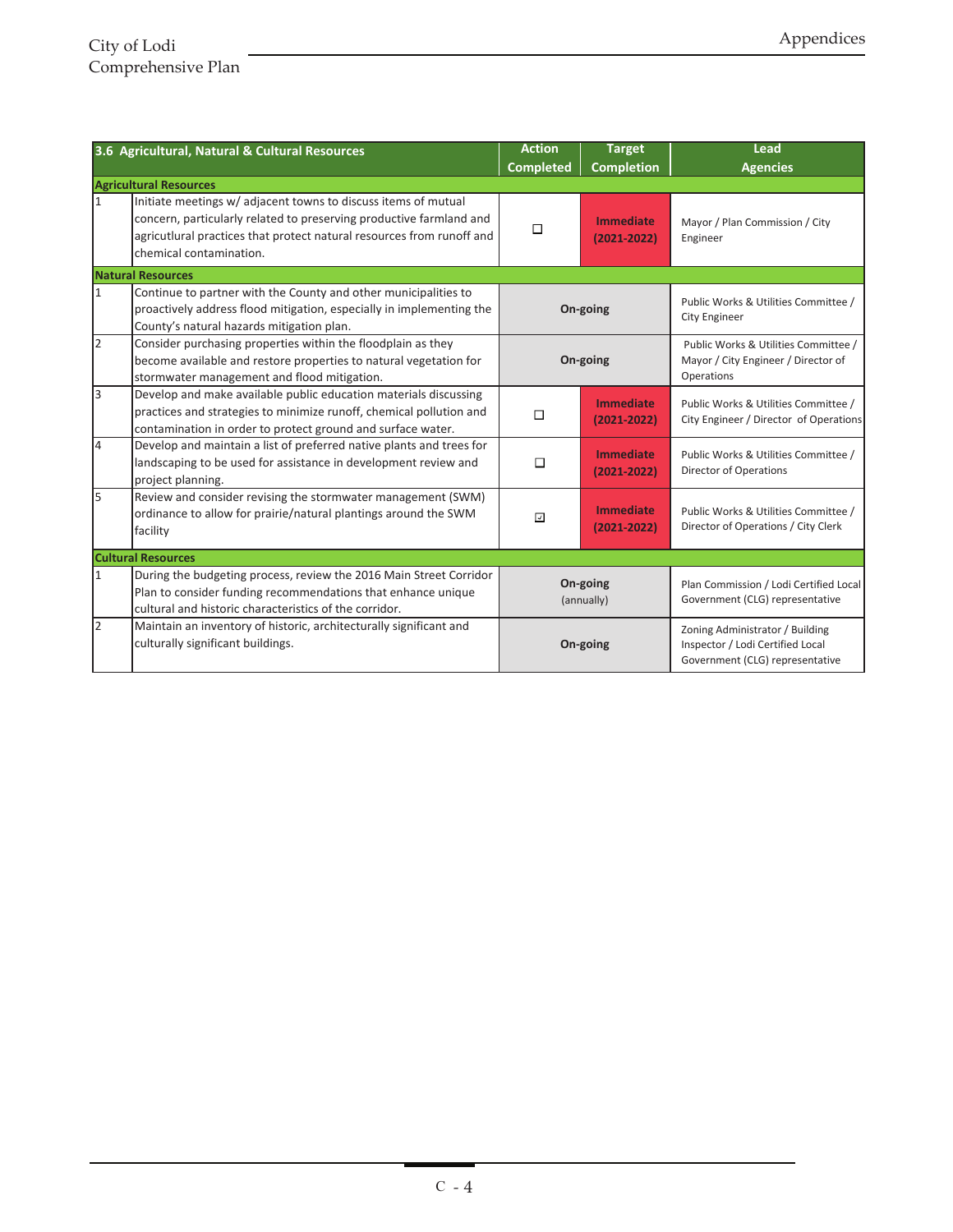|                             | 3.7 Community Facilities & Services                                                                                                                                                                                                                                                                                                               | <b>Action</b>          | <b>Target</b>                       | <b>Lead</b>                                                                                              |  |  |
|-----------------------------|---------------------------------------------------------------------------------------------------------------------------------------------------------------------------------------------------------------------------------------------------------------------------------------------------------------------------------------------------|------------------------|-------------------------------------|----------------------------------------------------------------------------------------------------------|--|--|
|                             |                                                                                                                                                                                                                                                                                                                                                   | <b>Completed</b>       | <b>Completion</b>                   | <b>Agencies</b>                                                                                          |  |  |
| <b>Utilities</b>            |                                                                                                                                                                                                                                                                                                                                                   |                        |                                     |                                                                                                          |  |  |
| $\mathbf{1}$                | Annually review the existing data relative to conditions and capacity<br>of all current water and wastewater facilities and repair/upgrade<br>facilities as needed to serve both existng and future populations.                                                                                                                                  |                        | On-going<br>(annually)              | Public Works & Utilities Commission /<br>City Engineer / Director of Operations                          |  |  |
| $\overline{2}$              | Promote available incentives, energy audits and appliance recycling<br>offered through Lodi Utilities, Focus on Energy or other resources to<br>assist individuals and businesses with energy efficiency and<br>renewable energy measures.                                                                                                        | On-going               |                                     | Public Works & Utilities Commission /<br>WPPI Energy Services Representative<br>/ Director of Operations |  |  |
| $\overline{3}$              | Investigate the potential benefits of a regional wastewater<br>treatment facility when current facility is projected to reach 80%<br>capacity.                                                                                                                                                                                                    | □                      | Long-Term<br>$(2031 - 2040)$        | Public Works & Utilities Committee /<br>City Engineer / Director of Operations                           |  |  |
| 4                           | Review conditions and capacity of all current power plant,<br>transmission lines and electric utilities as needed, and repair or<br>upgrade facilities as needed to serve both the existing and future<br>populations.                                                                                                                            | On-going               |                                     | Public Works & Utilities Committee /<br>City Engineer / Director of Operations<br>/ Electric Foreman     |  |  |
| <b>Community Facilities</b> |                                                                                                                                                                                                                                                                                                                                                   |                        |                                     |                                                                                                          |  |  |
| $\mathbf 1$                 | Annually review the police, fire, and emergency medical services in<br>the City and continue to review all options for providing services<br>that meet the needs of residents. Meet with neighboring<br>jurisdictions, as necessary, to review fire protection and ambulance<br>service mutual aid and/or contractual intergovernmental services. | On-going<br>(annually) |                                     | Fire Commission / EMS Commission /<br>Fire Chief / EMS Director / Mayor                                  |  |  |
| 2                           | During the annual capital improvement planning process, consider<br>budgeting for implementation of the recommendations of the<br>adopted City of Lodi Comprehensive Outdoor Recreation Plan.                                                                                                                                                     | On-going<br>(annually) |                                     | Parks Committee / Director of<br>Operations / Director of<br>Administration                              |  |  |
| 3                           | Acquire properties that become available along the Spring Creek<br>corridor to establish a continuous parkway through the downtown<br>area. Consider soliciting funding to support this action.                                                                                                                                                   | □                      | Long-Term<br>$(2031 - 2040)$        | Finance & HR Committee / Mayor                                                                           |  |  |
| $\overline{4}$              | Coordinate annually with Dane County to implement a periodic<br>clean sweep program to dispose of hazardous wastes and a<br>prescription drug disposal program.                                                                                                                                                                                   | On-going<br>(annually) |                                     | Police Chief                                                                                             |  |  |
| 5                           | Revisit the subdivision ordinance requirement for parkland<br>dedication, considering dedication fees for all rezones that increase<br>the number of dwelling units.                                                                                                                                                                              | $\Box$                 | <b>Immediate</b><br>$(2021 - 2022)$ | Zoning Administrator / Plan<br>Commisssion                                                               |  |  |
| 6                           | Create a communications plan to develop strategies and tools to<br>improve public dialogue and encourage public engagement within<br>the City of Lodi.                                                                                                                                                                                            | □                      | <b>Immediate</b><br>$(2021 - 2022)$ | Economic Development Committee /<br>Mayor                                                                |  |  |
| 6                           | Develop a strategy to encourage and recognize community<br>involvement in volunteer services by people of all ages.                                                                                                                                                                                                                               | □                      | <b>Immediate</b><br>$(2021 - 2022)$ | Economic Development Committee /<br>Mayor                                                                |  |  |